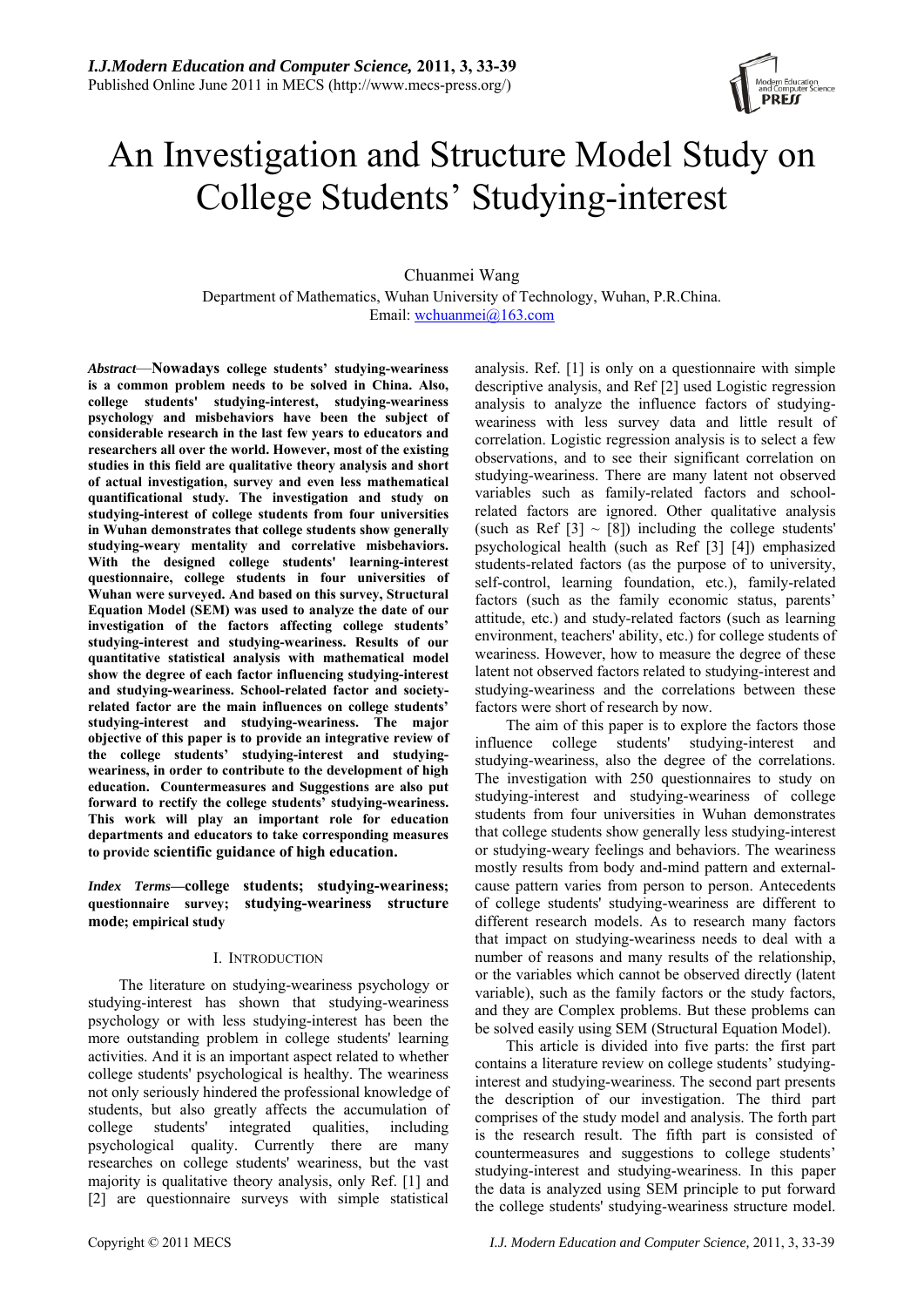The methods to measure the relationship of each antecedent are also illustrated. The work of this paper is of important meanings to education organizers and psychology researchers both in realism and academic study.

# II. THE **O**VERALL DESCRIPTIVE ANALYSIS OF OUR **INVESTATION**

We adopt the view, common in psychology, which learning-interest consists of the change in an individual's behavior that occurs in response to some psychology. The author of this paper designed a "college students' studying-interest list for questionnaire ". The content of the list for questionnaire included six blocks: respondents' basic information (including professional, grade, education, gender, etc); factors influencing studying-weariness coming from family schools, society, personality; and degree of studying-weariness and improvement measures of respondents. The designed questionnaire was reviewed by two exporters, and they modify some indexes of the narrative narrate to make correction indexes express meaning clearer. Then 30 senior undergraduates were tested, and results show that the scale with good reliability and validity.

College students coming from four universities in Wuhan were randomly sampled to our questionnaire in December of 2009. There were total 250 college students. including students form freshmen to master graduate students. After the screening of questionnaire survey, some invalid questionnaires were removed, and total 216 valid questionnaires were obtained. So the efficiency was 86.4%, and boys account for 52.5%, girls 44.5%.

Another important aspect of investigation is the indexes to reflect the psychology of studying-interest and studying-weariness. We adopt the view that learning consists of the change in an individual's behavior that occurs in response to some experience. The behavior of an individual is described by some indexes, and we design the indexes of studying-weariness mainly including: passive learning, tired in class, escaping with trouble and professional weariness etc. More than three observations were designed for each potential variable. And each observation was measured by five points Likert method, 1 means "basically no influence," 5 means "affected greatly". Each grade with more than 3 points that is the moderate intensity of studying-weariness is statistically as table I.

TABLE I. STUDYING-WEARINESS DEGREE OF EACH GRADE

| Grade        | Passive<br>learning | Tired<br>1n<br>class | Escaping<br>with<br>trouble | Professiona<br>weariness |
|--------------|---------------------|----------------------|-----------------------------|--------------------------|
| Freshman     | 0.37                | 0.41                 | 0.44                        | 0.23                     |
| Sophomore    | 0.72                | 0.83                 | 0.72                        | 0.55                     |
| Junior       | 0.70                | 0.72                 | 0.61                        | 0.57                     |
| Senior       | 0.46                | 0.36                 | 0.57                        | 0.39                     |
| Postgraduate | 0.29                | 0.36                 | 0.29                        | 0.36                     |

These results show that sophomore and junior with higher studying-weariness than other grade students

(Note that each respondent may give more than one answer.). Seniors is not the worst on studying-weariness. Postgraduates and freshmen are with better attitude on learning. Freshmen just leave high school and the rigorous study style do not lose; most postgraduates with certain ideals or to pursue their own interests, to do research and study, so they have lower degree of disgusted attitude. Sophomore and junior students are already familiar with the university of learning, examinations, living environment, and without pressure of graduation, entering a higher school or finding job. At the same time, a big part of these students have a parttime job outside, so that their economy is good, and they do not mind learning. Senior students are busy with the examination of postgraduates or finding jobs in pressure. Meanwhile, many students understand the importance of knowledge and to make effort at the last moment, so the weariness is not very prominent.

# III. COLLEGE STUDENTS' STUDYING-WEARINESS STRUCTURE MODEL

To discuss the college students' studying-interest and studying-weariness structure model, building of structure variables and theory-based hypotheses must be accompanying with. So we can later examine a nomological network to test construct validity. Although this approach does not follow the conventional article format, we felt that it was justifiable given the stress on mathematical model in the special issue.

# *A. Variable Selection for the Structure Model*

Family-related factor, school-related factor and social-related factor are the basic dimensions relevant for the college students' studying-interest and studyingweariness. So there are four latent variables affect college students' studying-weariness: family-related factor  $(\xi)$ , school-related factor ( $\xi$ ), society-related factor ( $\xi$ ) and personality-related factor of learning  $(\eta_1)$ . These latent variables and college students' studying-weariness  $(\eta_2)$ make up all the structural variables in college students' studying-weariness structure model.

# *B. Hypotheses of the Correlation Between the Varibles*

Family-related factor, school-related factor and social-related factor are influences from outside to effect the college students' studying-interest and studyingweariness, so they were set as exogenous variables (also called independent variables). The personal learning factor of studying-weariness psychology measured by observations: learning self-control, purpose of going to university, planning and graduation etc. Many of them are coming from the outlook on life of psychological, and they are easily changed in the external environment, so personal factor of learning and studying-weariness are set as endogenous latent variables (also called dependent variable). According to the literature study reviews ([1]~[9]) and educators' practical experience, familyrelated factor, school-related factor, and social-related factor effect the college students' personality factor of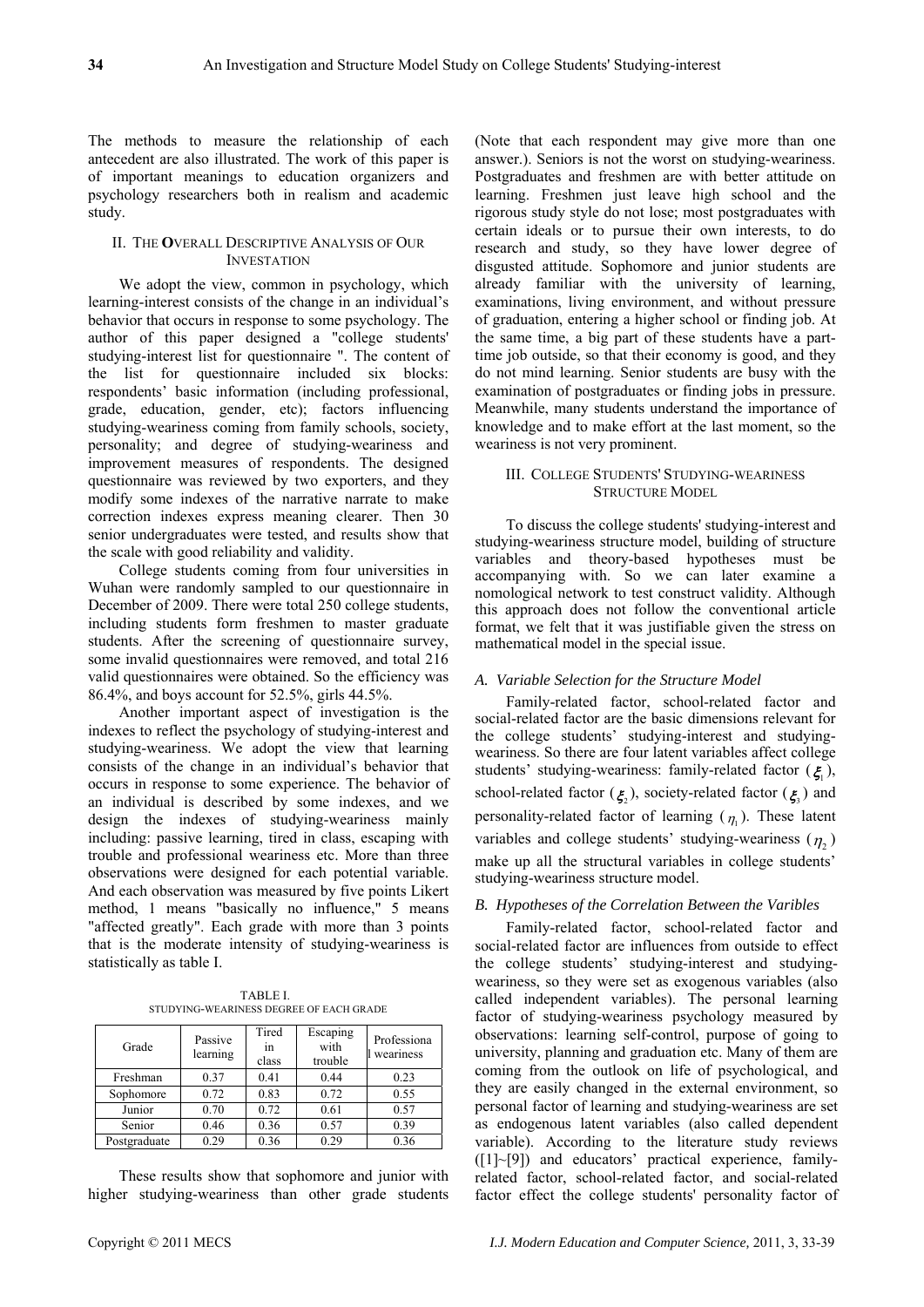learning; family-related factor, school-related factor, society-related factor and the college students' and personality factor affect studying-interest and studyingweariness psychology. So we can play the correlations of each latent variable as follows:

Hypothesis 1. Family-related factor is positively related to college students' personal factor of learning;

Hypothesis 2. School-related factor is positively related to college students' personal factor of learning;

Hypothesis 3. Social-related factor is positively related to college students' personal factor of learning;

Hypothesis 4. Family-related factor is positively related to college students' studying-weariness psychology;

Hypothesis 5. School-related factor is positively related to college students' studying-weariness psychology;

Hypothesis 6. Social-related factor is positively related to college students' studying-weariness psychology;

Hypothesis 7. College students with higher personality of learning are more likely to be with less studying-weariness.

As shown in Fig.1 of each factor to describe the relationship among the variables and college students studying-weariness.

#### *C. The Research Model*

Next we will use SEM principal [9][10] [11] to study the influence and the degree of antecedences to college students' studying-weariness. With the above analysis, we can construct the college students' studying-weariness structure model as Fig.1. That is a schematic diagram of the conceptual elements in our research model.



Figure 1. College Students' Studying-weariness Structure Model.

Fig. 1 shows the structural equation can be expressed as:

$$
\begin{cases}\n\eta_1 = \gamma_{11}\xi_1 + \gamma_{12}\xi_2 + \gamma_{13}\xi_3 + \zeta_1 \\
\eta_2 = \beta_{21}\eta_1 + \gamma_{21}\xi_1 + \gamma_{22}\xi_2 + \gamma_{23}\xi_3 + \zeta_2\n\end{cases} (1)
$$

And Eq. (1) can be shorted in matrix form as  $\eta = B\eta + \Gamma \xi + \varsigma$ 

Here we suppose there are  $S(p)$  observations correspond to the pth independent variables  $\zeta$  denoted as  $x_{pq}$  ( $q = 1, \dots, S(p)$ ,  $p = 1,2,3$ ) ; and  $L(i)$  observations correspond to dependent the ith variable  $\eta$ <sup>*i*</sup> are denoted as  $\mathbf{y}_{ji}$  ( $i = 1, 2; j = 1, \dots, L(i)$ ). The relationship functions of those latent variables give rise to the observations are as follows:

$$
\begin{pmatrix} \mathbf{x}_{1p} \\ \vdots \\ \mathbf{x}_{S(p)p} \end{pmatrix} = \begin{pmatrix} \mu_{1p} \\ \vdots \\ \mu_{S(p)p} \end{pmatrix} \xi_p + \begin{pmatrix} \delta_{1p} \\ \vdots \\ \delta_{S(p)p} \end{pmatrix}, p = 1, 2, 3 \tag{2}
$$

$$
\begin{pmatrix} \mathbf{y}_{1i} \\ \vdots \\ \mathbf{y}_{L(i)i} \end{pmatrix} = \begin{pmatrix} \lambda_{1i} \\ \vdots \\ \lambda_{L(i)i} \end{pmatrix} \boldsymbol{\eta}_i + \begin{pmatrix} \boldsymbol{\varepsilon}_{1i} \\ \vdots \\ \boldsymbol{\varepsilon}_{L(i)i} \end{pmatrix}, \quad i = 1, 2 \quad (3)
$$

 Where (2) and (3) make up a system of equations.  $\mu_{ap}$  and  $\lambda_{ji}$  are loadings.  $\delta_{ap}$  is zero mean random term, which is not correlating with the latent variable  $\xi_n$  (  $p = 1, 2, 3$  ).  $\varepsilon_{ii}$  is zero mean random terms not correlating with the latent variables  $\eta_i$  (*i* = 1, 2). On the other hand, we denote the observations give rise to the latent variables with loadings  $\psi_{pq}$  to exogenous variables and  $\omega_{ij}$  to endogenous variables. The relationship functions which the observations give rise to the latent variables can be denoted as follows:

$$
\xi_p = \sum_{q=1}^{S(p)} \psi_{pq} x_{qp} + \varepsilon_{\xi_p}, \ p = 1, 2, 3 \tag{4}
$$

$$
\eta_i = \sum_{j=1}^{L(i)} \omega_{ij} y_{ji} + \varepsilon_{\eta i}, \ i = 1, 2 \tag{5}
$$

Where  $\varepsilon_{\xi_p}$  and  $\varepsilon_{\eta i}$  are random errors with zero mean and not correlating with the other variables. Equation (1), (2) and (3) make up the SEM equation system which with forward observations. Equation (1), (4) and (5) make up the SEM equation system which with backward observations.

#### *D. The Algorithm of Our Research Model*

The College Students' Studying-weariness Structure Model (CSSM) belongs to the SEM, so we can use SEM algorithm to discuss its estimation. At present, the international popular algorithm for SEM is Linear Structure RELationship (LISREL) and partial least square (PLS) algorithm. Let's take College Students' Studyingweariness Structure Model in Fig .1 for example to illustrate its algorithms.

LISREL starts from (1), (2) and (3) SEM equation system, and the algorithm is to fit model covariance with sample covariance. As PLS algorithm is more reasonable and popular, this paper mainly introduced the PLS algorithm.

The PLS algorithm was put forward by Professor Fornell et al in 1996, and the algorithm starts from (1), (4) and (5) SEM equation system. Fornell's algorithm is as follows: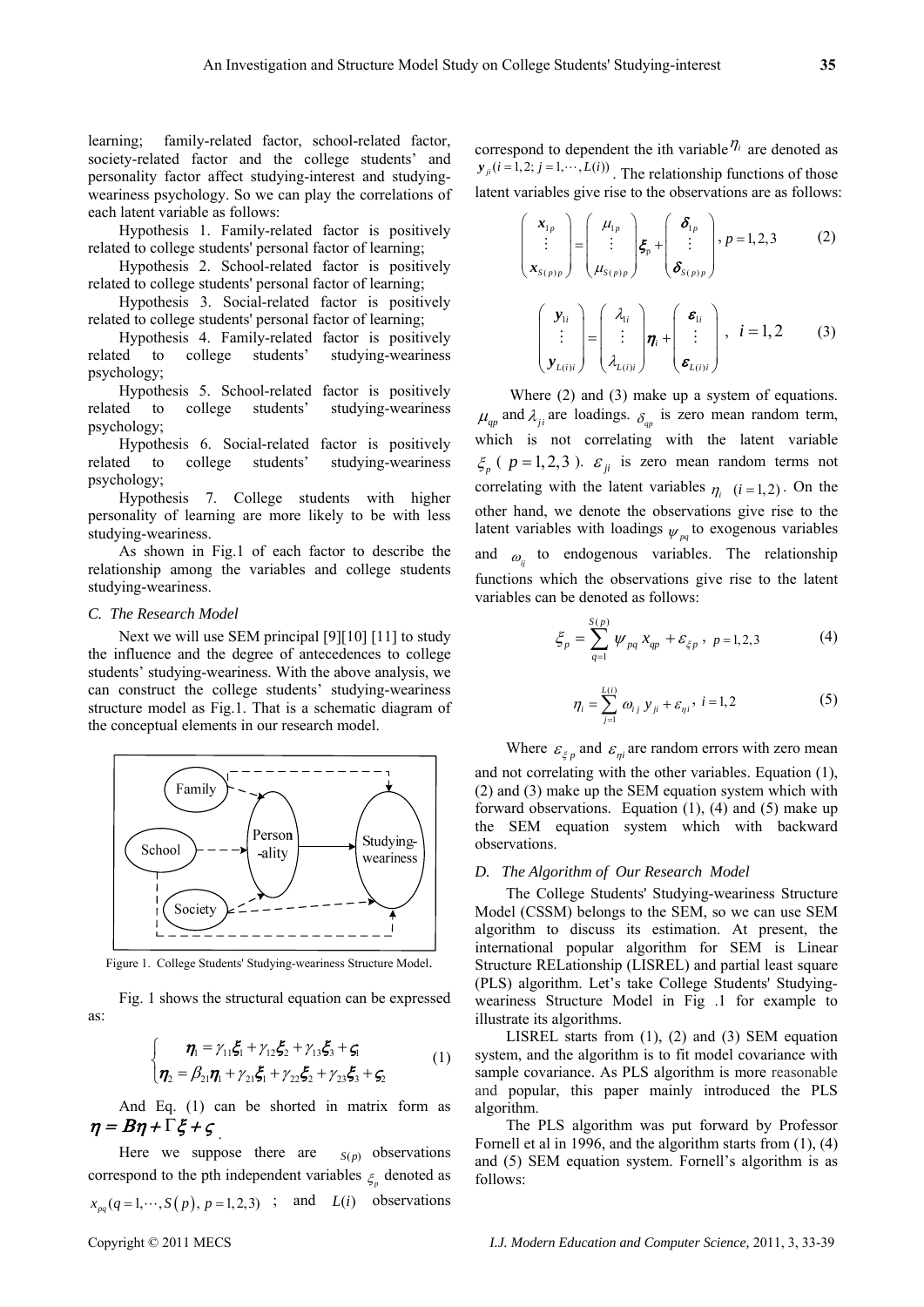Step 1: a group of initial value of  $\psi_{pa}^{(0)}$  and  $\omega_{ii}^{(0)}$  are given, and then we can educe the initial value of  $\hat{\xi}_{\rm p}^{\rm (0)}$  and  $\hat{\eta}^{(0)}_i$  from (4)and (5);

Step 2: With the initial value of  $\hat{\xi}_{\rm p}^{(0)}$  and  $\hat{\eta}_i^{(0)}$ , we can put them in structural model (1), then we can estimate the coefficients  $\beta_{ij}^{(0)}$  and  $\gamma_{ij}^{(0)}$  based on OLS.

Step 3: With the estimated  $\hat{\xi}_p^{(0)}$ ,  $\beta_{ij}^{(0)}$  and  $\gamma_{ij}^{(0)}$ , we can forecast  $\hat{\eta}_i^{(1)}$  again with (1).

Step 4: With the up-to-the-minute  $\hat{\xi}_p^{(0)}$  and  $\hat{\eta}_i^{(1)}$ , corresponding to the observations, we can estimate  $\psi_{pa}^{(1)}$ and  $\omega_{ii}^{(1)}$  again from (4) and (5).

Through the partial least square (PLS) method iterates time after time, until the solution is steady-going.

The iterative process above mentioned can be described as follows:

$$
(\psi_{pq}, \omega_{ij})^{(0)} \xrightarrow{(\mathbf{i}(0), \mathbf{j}(0))} (\hat{\xi}_1, \hat{\eta}_i)^{(0)} \xrightarrow{(\mathbf{i})} (\gamma_i, \beta_{ij})^{(0)}
$$
  

$$
\xrightarrow{(\mathbf{i})} (\hat{\xi}_1^{(0)}, \hat{\eta}_i^{(1)})^{(\mathbf{i})} \xrightarrow{(\mathbf{i}(0), \mathbf{j})} (\psi_{pq}, \omega_{ij})^{(\mathbf{i})}.
$$

Where  $\hat{\eta}^{(1)}_i$  parameter estimation is obtained from structural equations and  $(\hat{\xi}_1, \hat{\eta}_i)^{(0)}$  parameter estimation is obtained from observed equations.

Professor Fornell, the founder of CSI model found there were main two defects of this algorithm:

Firstly, Fornell's PLS method doesn't always ensure the convergence of iterative process. In his paper (1996) and many other literatures, they gave arbitrary initial value and usually took $(1,0,0,\dots,0)'$ . It was reported that it could cost four or five minutes to adopt PLS method in CSSM for 250 samples and 18 indexes. Obviously it is too slow.

Secondly, the convergency has not been proven well. In fact, we find that arbitrary initial value of  $\psi_{pa}$ 

and  $\omega_{ij}$  is not necessary and we can calculate the suitable iterative initial value based on PLS and the sense of ordinary least square (OLS). First of all, let's specify some essential properties of PLS to SEM.

Firstly, the solution of our model consisting of  $(1)$ ,  $(2)$ and (3) is not unique, which may be different as much as constant times. That is, if  $(\eta_1, \eta_2, \xi_1, \xi_2, \xi_3)$  is a solution, then  $(c\eta_1, c\eta_2, c\xi_1, c\xi_2, c\xi_3)$  is also a solution, where c is an arbitrary constant. Therefore, we can normalize latent variables  $\eta_1$ ,  $\eta_2$ ,  $\xi_1$ ,  $\xi_2$ ,  $\xi_3$  to unit variable.

Secondly, (3) is equivalent to (5) if 
$$
\sum_{j=1}^{L(i)} \omega_{ij} \lambda_{ji} = 1
$$
. So

the solution of  $(3)$  is equal to that of  $(5)$  based on PLS. In the past, the PLS algorithm is not proceeded based on (3) but (5). The previous PLS algorithm starts from (1), (4) and (5) SEM equation system, and next we start from (1), (2) and (3) SEM equation system with a constraint of modular length of the structural variables to obtain the suitable iterative initial value, also we give the provision of the convergence of the modular constraint least square solution.

Note that (3), if we denote  $Y_i = (\mathbf{y}_{i_i}, \dots, \mathbf{y}_{L(i)i})$ , with the assumption that each observation variable has n observations, then  $Y_i$  is a n by  $L(i)$  matrix. Note  $\Lambda_{Y_i} = (\lambda_{i}, \cdots, \lambda_{L(i)i})$ ,  $\varepsilon_i = (\varepsilon_{i}, \cdots, \varepsilon_{L(i)i})$ consequently, the above function can be rewritten as :

$$
\boldsymbol{Y}_i = \boldsymbol{\eta}_i \boldsymbol{\Lambda}_{Yi} + \boldsymbol{\varepsilon}_i \tag{6}
$$

With  $Y_i'$  multiplying the two sides of the above function, under the sense of ordinary least square equality, we can get:  $Y_i' Y_i \approx \Lambda'_{Y_i} \eta'_i \eta_i \Lambda_{Y_i} + \varepsilon'_i \varepsilon_i = \eta'_i \eta_i \Lambda'_{Y_i} \Lambda_{Y_i} + \varepsilon'_i \varepsilon_i$ If we choose the latent variables satisfy  $\eta'_i \eta_i = 1$ , then

$$
\boldsymbol{Y}_{i}^{\top} \boldsymbol{Y}_{i} \approx \boldsymbol{\Lambda}_{Yi}^{\prime} \boldsymbol{\Lambda}_{Yi} + \boldsymbol{\varepsilon}_{i}^{\prime} \boldsymbol{\varepsilon}_{i} \tag{7}
$$

If we ignore the variance of  $\epsilon$  , we can get  $Y_i' Y_i \approx \Lambda'_{Y_i} \Lambda_{Y_i}$ , and then we can get the biased estimation of  $\lambda_{ki}$   $(k = 1, \dots, L(i))$ . Here we fully consider the variance of  $\epsilon$  to improve the biased estimators.

In fact,  $E(Y_i'Y_i) = \Lambda'_{Y_i} \Lambda_{Y_i} + E(\varepsilon'_{i} \varepsilon_{i})$ , so (7) is reasonable. We can see with our assumption,  $E(\boldsymbol{\varepsilon}'_{\epsilon}, \boldsymbol{\varepsilon})$  is a diagonal matrix which can be denoted as  $E(\boldsymbol{\varepsilon}^2 \boldsymbol{\varepsilon}) = \boldsymbol{\Psi} = diag(\varphi_1^2, \dots, \varphi_{\varepsilon(\cdot)}^2)$  Denote  $E(\boldsymbol{\varepsilon}_i^{\prime} \boldsymbol{\varepsilon}_i) = \boldsymbol{\Psi} = diag(\varphi_1^2, \cdots, \varphi_{L(i)}^2)$  $E(Y_i | Y_i) = \Sigma$ , and we can get

$$
\Sigma = \Lambda'_{Y_i} \Lambda_{Y_i} + \Psi \tag{8}
$$

That is

$$
\begin{pmatrix}\n\mathbf{y}_{1i} \mathbf{y}_{1i} & \mathbf{y}_{1i} \mathbf{y}_{2i} & \cdots & \mathbf{y}_{1i} \mathbf{y}_{L(i)i} \\
\mathbf{y}_{2i} \mathbf{y}_{1i} & \mathbf{y}_{2i} \mathbf{y}_{2i} & \cdots & \mathbf{y}_{2i} \mathbf{y}_{L(i)i} \\
\cdots & \cdots & \cdots & \cdots \\
\mathbf{y}_{L(i)i} \mathbf{y}_{1i} & \mathbf{y}_{L(i)i} \mathbf{y}_{2i} & \cdots & \mathbf{y}_{L(i)i} \mathbf{y}_{L(i)i}\n\end{pmatrix}
$$
\n
$$
\approx \begin{pmatrix}\n\lambda_{1i}^2 + \varphi_1^2 & \lambda_{1i}\lambda_{2i} & \cdots & \lambda_{1i}\lambda_{L(i)i} \\
\lambda_{2i}\lambda_{1i} & \lambda_{2i}^2 + \varphi_2^2 & \cdots & \lambda_{2i}\lambda_{L(i)i} \\
\cdots & \cdots & \cdots & \cdots \\
\lambda_{L(i)i}\lambda_{1i} & \lambda_{L(i)i}\lambda_{2i} & \cdots & \lambda_{L(i)i}^2 + \varphi_{L(i)}^2\n\end{pmatrix}
$$
\n(9)

Note that, the elements in the left matrix are the product of two vectors, but the elements in the right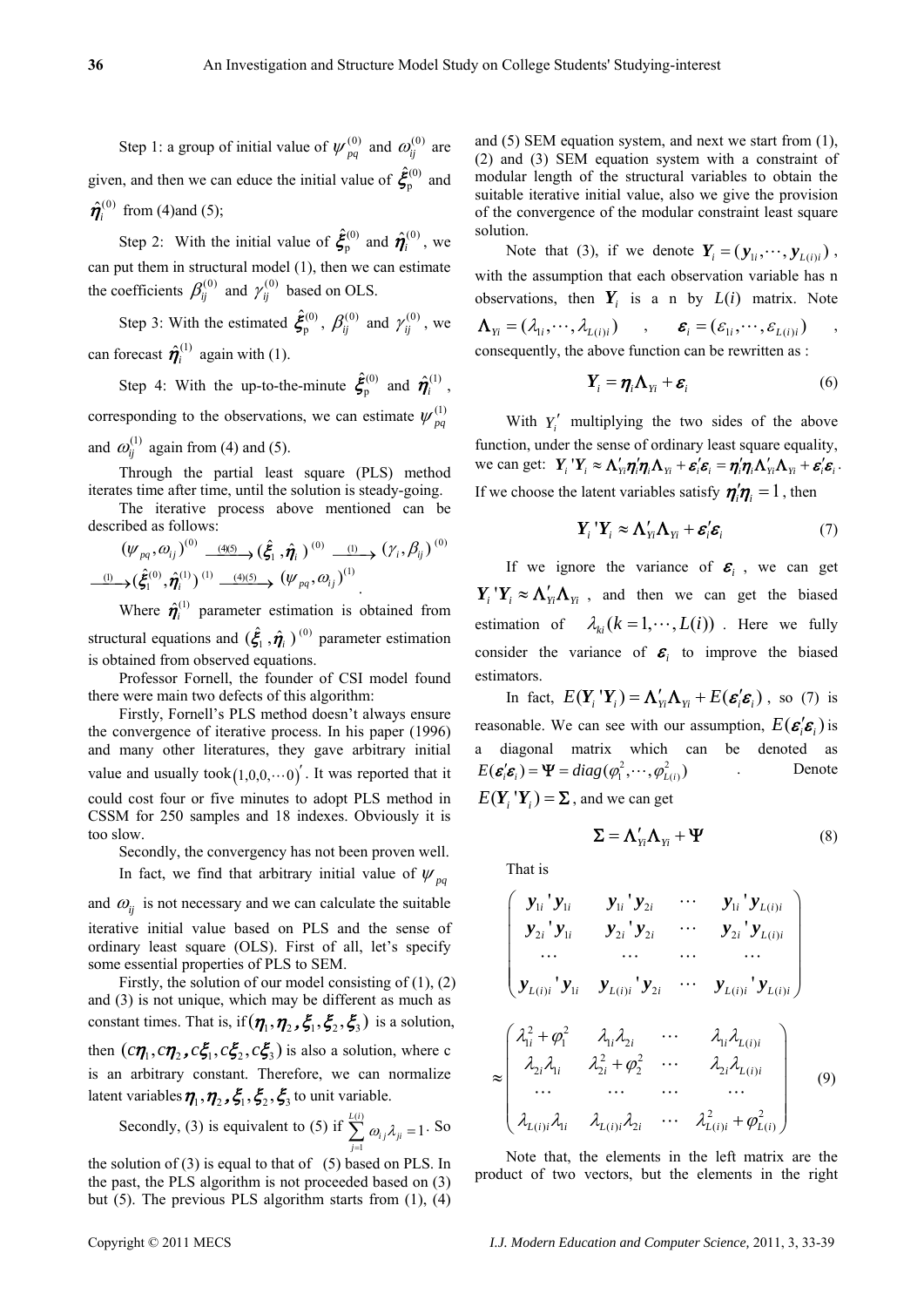matrix is the product of two numbers. Choose the equal elements in the diagonal we can get:

$$
\lambda_{ki}^2 + \varphi_k^2 = \mathbf{y}_{ki} \, ^{\mathsf{T}} \mathbf{y}_{ki}, \, k = 1, \cdots, L(i) \tag{10}
$$

where  $\lambda_{ki}$  reflects the influence of latent variable  $\eta_i$  to observation variable  $y_{ki}$ .

# Now our task is to estimate  $\Lambda_{y_i}$  and  $\Psi$  from (8).

First we should estimate  $\Psi$ . As  $\Psi$  is a diagonal matrix, we can estimate it as follows: denote  $\hat{\mathbf{\Psi}} = diag(\hat{\varphi}_1^2, \cdots, \hat{\varphi}_{L(i)}^2)$ , here  $\hat{\varphi}_k^2 = 1/\sigma_{ii}$ , and  $\hat{\Sigma}^{-1} = (\sigma_{ij})$ , i.e. the diagonal elements of  $\hat{\Psi}$  is the reciprocal of the diagonal elements of  $\hat{\Sigma}^{-1}$ .

With  $\hat{\mathbf{\Psi}}$  and  $\hat{\mathbf{\Sigma}}^{-1}$ , from (8) we can estimate  $\mathbf{\Lambda}_{y_i}$ . Because  $\Lambda'_{Y_i} \Lambda_{Y_i}$  is a nonnegative definite matrix, and  $\Lambda_{y_i}$  is a j-dimension row-vector, we can know the rank of  $\Lambda_{Y_i}^{\prime} \Lambda_{Y_i}$  is 1, so we can make orthogonal transformation with orthogonal matrix **T** as follows:

$$
\mathbf{T}'(\mathbf{\Sigma} - \mathbf{\Psi})\mathbf{T} = diag(\mathbf{l}_1, 0, \cdots, 0) = \mathbf{\Phi}_{L(i) \times L(i)} \quad (11)
$$

Let  $\mathbf{T}_1$  be the first column of  $\mathbf{T}$ , so

$$
\Lambda'_{Yi}\Lambda_{Yi} = \mathbf{T}\Phi\mathbf{T}' = (\mathbf{T}'_i\mathbf{I}'_i)^2)'(\mathbf{T}'_i\mathbf{I}'_i)^2)
$$
 (12)

And we get the estimator:

$$
\hat{\Lambda}_{Yi} = \mathbf{T}_{i}^{\prime} \mathbf{Z}_{1}^{1/2} \tag{13}
$$

Similarly, we can estimate  $\hat{\Lambda}_x$  in the same way.

So we get the suitable iterative initial value  $\hat{\mathbf{\Lambda}}_{Yi} = (\hat{\lambda}_{1i}, \quad \cdots, \hat{\lambda}_{L(i)i})$  (  $i = 1, 2$  ) and  $\hat{\mathbf{\Lambda}}_{\mathbf{x}} = (\hat{\mu}_{1p}, \cdots, \hat{\mu}_{S(p)p})'$ .

Next we will estimate the elements of the latent variable  $\eta_i$ . Note  $\eta_i = (\eta_{i1}, \eta_{i2}, \cdots, \eta_{in})'$ , we will estimate its elements one by one.

Equation (6) can be rewrited as

$$
\boldsymbol{Y}_i = (\mathbf{y}_{1i}, \cdots, \mathbf{y}_{L(i)i}) = \begin{pmatrix} \eta_{i1} \\ \vdots \\ \eta_{in} \end{pmatrix} (\lambda_{1i}, \cdots, \lambda_{L(i)i}) + \boldsymbol{\varepsilon}_i
$$
. Each

 $\mathbf{y}_{ki}$   $(k = 1, \dots, L(i))$  have *n* observations, denote them as  ${\bf y}_{ki} = ( y_{ki1}, \dots, y_{kin} )'$   $(k = 1, \dots, L(i))$ . Then to the  $(s,k)$ <sup>th</sup> element of  $Y_i$  we have the approximative relation as below:

$$
y_{kis} \approx \lambda_{ki} \eta_{is}, k = 1, \cdots, L(i); s = 1, \cdots, n \qquad (14)
$$

We denote vector  $\mathbf{y}_{is} = (y_{1is}, \dots, y_{L(i)is})$  as the *s*<sup>th</sup> row of matrix  $Y_i$ . Consequently, the above function (14) can be note as:  $y_{is} \approx \eta_{is} \Lambda_{Yi}$ . With  $\Lambda'_{Yi}$  multiplying the two sides of  $y_{is} \approx \eta_{is} \Lambda_{Y_i}$  from the right side, under the sense of OLS equality, we get

$$
\mathbf{y}_{is}\mathbf{\Lambda}'_{Yi} \approx \eta_{is}\mathbf{\Lambda}_{Yi}\mathbf{\Lambda}'_{Yi}
$$
 (15)

In fact,  $E(y_s \Lambda'_{Y_i}) = \eta_{is} \Lambda_{Y_i} \Lambda'_{Y_i}$ . Then we can estimate  $\eta_{is}$  as

$$
\hat{\eta}_{is} = \frac{\mathbf{y}_s \boldsymbol{\Lambda}_{Yi}'}{\boldsymbol{\Lambda}_{Yi} \boldsymbol{\Lambda}_{Yi}'}, \ s = 1, \cdots, n \,. \tag{16}
$$

Here  $\Lambda_{Y_i}$  is estimated previously. In this way we obtain the estimation of all latent variables. They satisfy

$$
\|\boldsymbol{\eta}_i - \sum_{j=1}^{L(i)} \omega_{ij} \mathbf{y}_{ji} \| \to \min
$$
 (17)

whose geometric significance is to find the distance between a unit spherical surface and a hyperplane. Its solution is unique if there are not linearly dependence among  $\mathbf{y}_{ji}$ .

It is necessary that the unit spherical surface and the hyperplane have no point of intersection. Otherwise the left of (17) may be zero, namely (5) has a precise solution or it satisfies  $(i)$ 1 *L i*  $i = \sum_{i} \omega_{ij}$   $\mathbf{y}_{ji}$ *j* ω  $\boldsymbol{\eta}_i = \sum_{j=1}^N \omega_{ij} \mathbf{y}_{ji}$ . Then we can conclude that there is linearly dependence among *y*<sub>*ii*</sub> based on (3).

And our algorithm can be summarize as follows:

Step1: With the constraint  $\|\xi\| = 1, \|\eta\| = 1$ , we can estimate  $(\hat{\xi}_p, \hat{\eta}_i)^{(0)}$  with (2) and (3).

Step2: Once we have the initial value of  $\zeta$  and  $\eta$ , we can put them in structural model (1), then we can estimate the coefficients  $\beta_{ij}$  and  $\gamma_{ij}$  based on OLS.

Step3: With the estimated  $\xi_p$ ,  $\beta_{ij}$  and  $\gamma_{ij}$ , we can forecast  $\eta$  again with (1).

Step4: With the up-to-the-minute  $\xi$  and  $\eta$  , corresponding to the observations, we can estimate  $\psi_{pq}$ and  $\omega_{ii}$  again from (4) and (5).

Step5: We can forecast new  $(\hat{\xi}_n^{(1)}, \hat{\eta}_i^{(2)})$  with (4) and (5) again.

Through PLS method iterates time after time, until the solution is steady-going.

The above improved algorithm can be expressed as:  $(x_{pq}, y_{ij})$  <u>(2) (3),  $||\xi||=1, ||\eta||=1$ </u>  $(\hat{\xi}_p, \hat{\eta}_i)^{(0)}$  <u>(1)</u>

Copyright © 2011 MECS *I.J. Modern Education and Computer Science,* 2011, 3, 33-39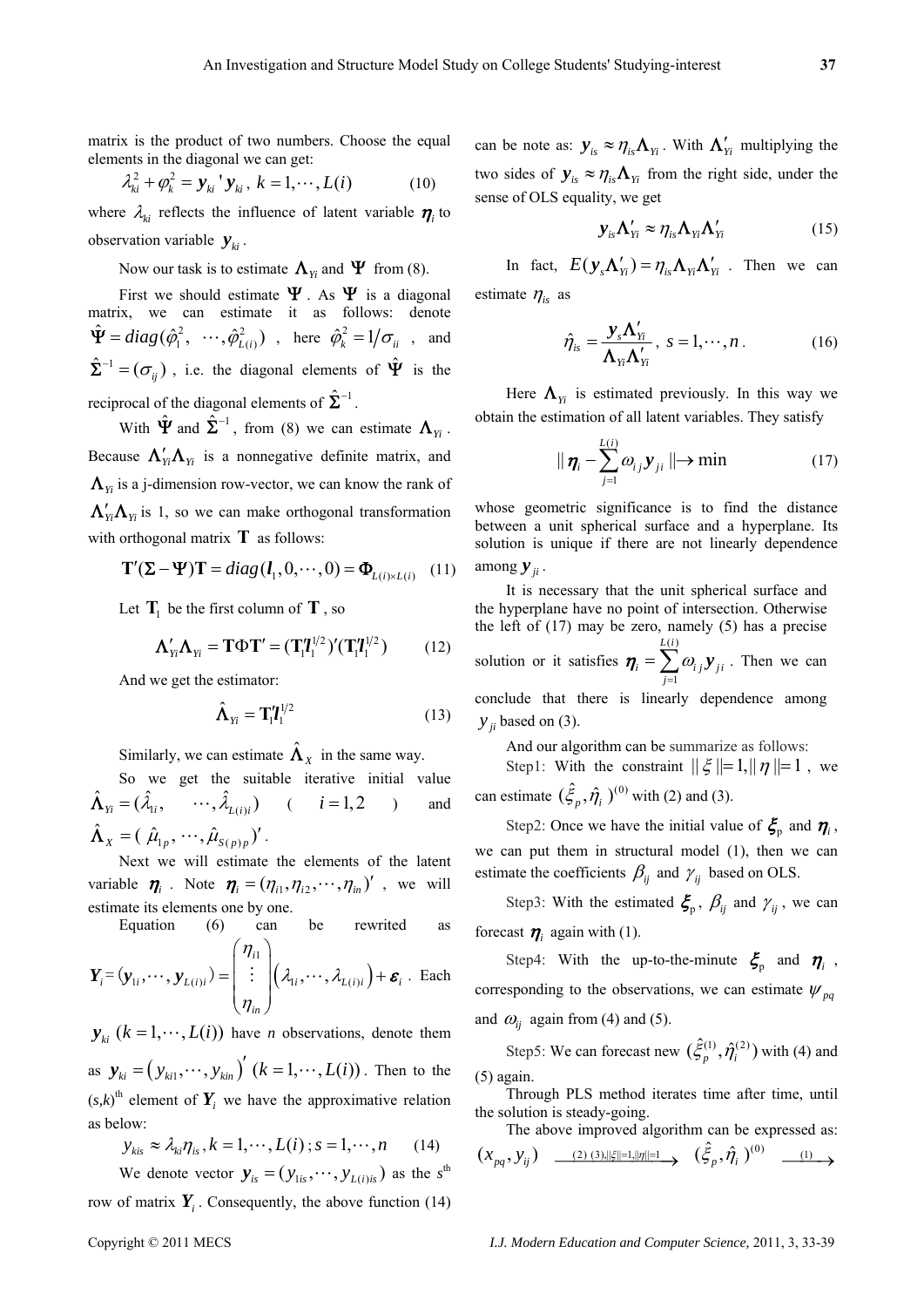$$
(\psi_{pq}, \beta_{ij})^{(0)} \xrightarrow{\qquad (1)} (\hat{\xi}_{p}^{(0)}, \hat{\eta}_{i}^{(1)})^{(1)} \xrightarrow{\qquad (4)(5)} (\psi_{pq}, \omega_{ij})^{(0)} \xrightarrow{\qquad (4)(5)} (\hat{\xi}_{1}^{(1)}, \hat{\eta}_{i}^{(2)})^{(2)}
$$

Then it starts iterating in PLS. It's proven that the convergence rate is much greater. The process has been programmed and this procedure is often iterated only once or twice till convergence. For 250 samples it costs only 1 or 2 s to finish computing and the convergence rate has been enhanced by hundreds of times. The process has been received in software DASC (Tong Hengqing 2008A).

### *E. College Students' Studying-weariness Index*

Now we put forward the College Students' Studyingweariness Index (CSSI) based on the CSI (customer satisfaction index) [9][10] with improvement. The formula in the reference paper [9] is short of statistical robustness. (The maximum value and minimum value of the data as a single item are taken to the calculation)

We suggest the last formula of CSSI is:

$$
\mathbf{CSSI} = \frac{\sum_{p=1}^{3} \sum_{q=1}^{S(1)} \gamma_{2p} \psi_{pq} \overline{x}_{qp} + \sum_{j=1}^{L(1)} \beta_{21} \omega_{1j} \overline{y}_{j1} + \sum_{j=1}^{L(2)} \omega_{2j} \overline{y}_{j2}}{\sum_{p=1}^{3} \sum_{q=1}^{S(1)} \gamma_{2p} \psi_{pq} + \sum_{j=1}^{L(1)} \beta_{21} \omega_{1j} + \sum_{j=1}^{L(2)} \omega_{2j}}
$$

This formula integrates the variables correlated to the college students' studying-weariness by applying the coefficients multiplication with the observed variables. And make difference with the variables correlated to college students' studying-weariness index directly or indirectly. As here the observations are vectors, so we use the mean of them to take part in the calculation.

With CSSI we can see the degree of the college students' studying-weariness and to get more cheer and bright cognition about the problem. Consequently, we can offer some countermeasures and suggestions to correct college students' studying-weariness psychology, and guide students to learn to positive health direction.

#### **IV.** CALCULATION RESULTS AND ANALYSIS

In this section we will calculate the data of our investigations to analyze the degree of each antecedent how to influence on and the degree to college students' studying-weariness. According to SEM principal, we need to calculate the aCronbach'α value of each factor to insure whether our questionnaire is reliable. And then we need to test the validity of our questionnaire. With good reliability and validity, we can use SEM software DASC to calculate the influence coefficients between latent variables. The full calculation includes the following three steps.

Step 1: software SPSS13 was used to calculate the reliability. All the results of the reliability are shown as follows in Tab.II.

TABLE II. FACTORS' *a* CRONBACH' *α* VALUES

| <b>Factors</b>           | mean  | aCronbach' $\alpha$ |
|--------------------------|-------|---------------------|
| family-related factor    | 3.261 | 0.897               |
| school-related factor    | 2.984 | 0.912               |
| sociality-related factor | 3.089 | 0.924               |

| personality-related factor    | 3.287 | 0.908 |
|-------------------------------|-------|-------|
| studying-weariness psychology | 3.256 | 0.937 |

All the aCronbach'α of factors are more than 0.8, according to the theory of Nunally, the aCronbach' $\alpha$  value more than 0.7 that means the scale has high reliability. So our questionnaire is of good reliability, and the mean of each factor also can be seen in Tab. II.

Step 2: the Principal Component Analysis (PCA) is used to test the validity of our questionnaire. Bartlett's Test of Sphericity was used firstly to confirm whether the questionnaire can be analyzed by PCA. Results show KMO value is 0.873, that is means Bartlett's Test of Sphericity with  $P = 0.000$  significant level. Varimax Rotation was chosen to rotate factors, observations were chosen with higher loading of correlation factor and lower loadings in other factors.

Finally, observation variables of each latent variable were selected below. Family-related factors: parents don't care, family economic pressure, study pressure coming from parents. School-related factors: academic atmosphere, teaching methods, cheating in examinations, and oldness of teaching materials. Social-related factors: often entertainment, busy job, busy with passing certificate examinations, study useless. Personal-related factors: self control, foundation of studying, intelligence, purpose of going to university, way of life, plans after university graduate, interpersonal relationship. Studyingweariness psychology: passive learning, no spirit in class, escaping with trouble, professional weariness.

Step 3: using structural equation model (SEM) software DASC [10] to calculate the influence coefficients between latent variables. Equations (1) (2) (3) (or  $(1)$   $(4)$   $(5)$ ) is a system of structural equation model. The influence coefficients between variables are shown in Tab. III.

| coefficients matrixes of structural equations $\beta$ (ij) and $\gamma$ (ij) |                  |        |                                                          |             |        |        |          |  |
|------------------------------------------------------------------------------|------------------|--------|----------------------------------------------------------|-------------|--------|--------|----------|--|
|                                                                              | $\beta(ij)$      |        |                                                          |             |        |        |          |  |
| 0.0000                                                                       |                  |        | 0.0000                                                   |             |        |        |          |  |
| $-0.2167$                                                                    |                  |        |                                                          | 0.0000      |        |        |          |  |
|                                                                              |                  |        |                                                          | $\gamma(i)$ |        |        |          |  |
|                                                                              | 0.3099<br>0.1675 |        |                                                          |             | 0.2997 |        |          |  |
|                                                                              | 0.1793           | 0.5329 |                                                          |             |        | 0.3466 |          |  |
|                                                                              |                  |        | regression coefficients between structural variables and |             |        |        |          |  |
| observations $\pi$ (pq), $\omega(ij)$                                        |                  |        |                                                          |             |        |        |          |  |
| π<br>(pq)                                                                    |                  |        |                                                          |             |        |        |          |  |
| $-1.992$                                                                     | 0.894            |        | 1.180                                                    |             |        |        |          |  |
| 1.521                                                                        |                  | 0.499  |                                                          | 0.714       |        | 0.191  |          |  |
| 0.779                                                                        |                  | 0.194  |                                                          | $-1.658$    |        | 0.948  |          |  |
| $\omega(i)$                                                                  |                  |        |                                                          |             |        |        |          |  |
| $-1.030$                                                                     | $-0.225$         |        | $-0.104$                                                 | 0.550       | 0.118  |        | $-0.428$ |  |
| 1.046                                                                        | 1.204            |        | 1.145                                                    | 1.000       |        |        |          |  |
| CSSI: 67.023                                                                 |                  |        |                                                          |             |        |        |          |  |

TABLE III. INFLUENCE COEFFICIENTS OF FACTORS

With the software DASC we get the estimation in Tab.III, and from the calculations result we can get the following conclusions:

(1) Among the influence factors, family-related factor (influence coefficient 0.31) and social-related